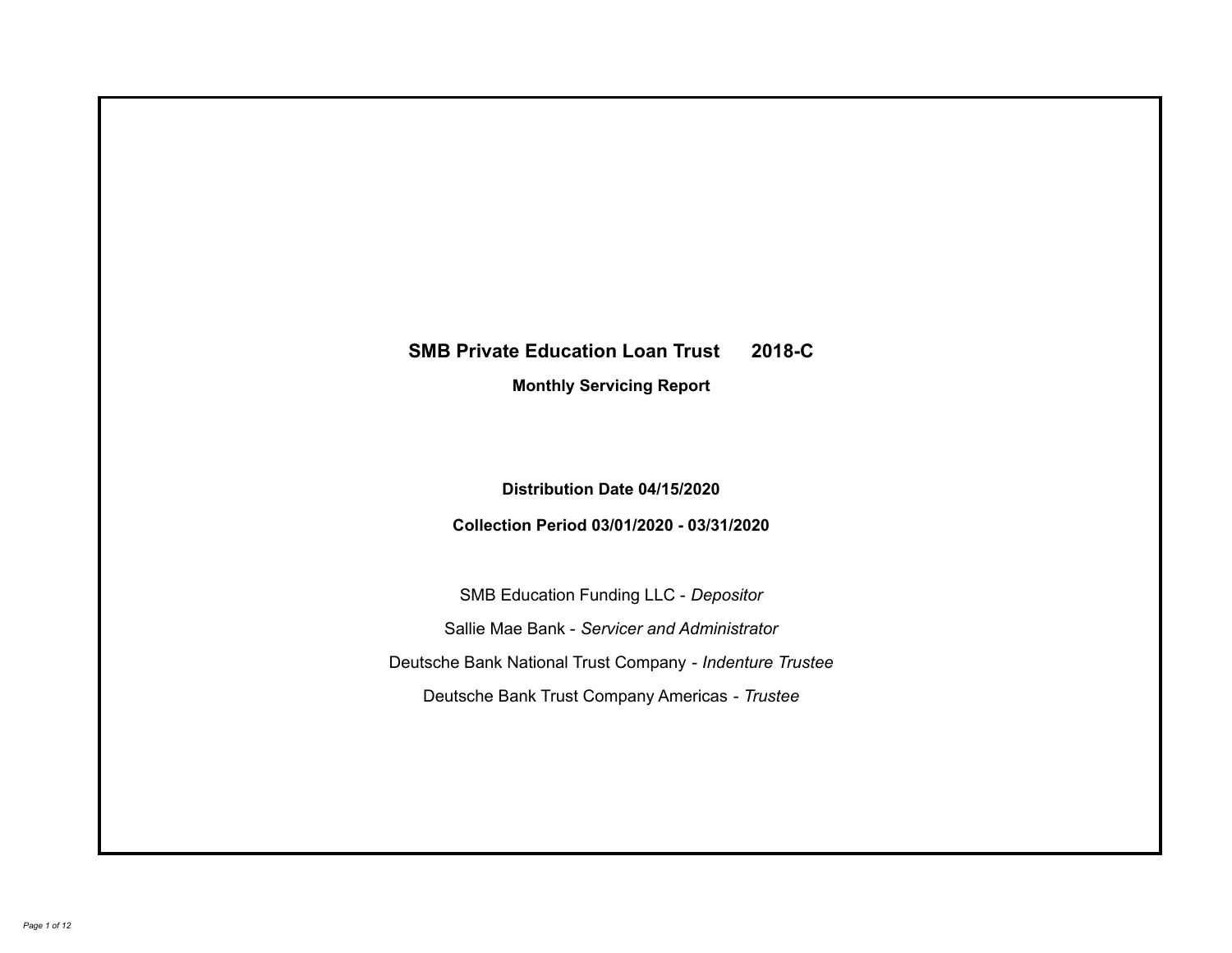| Α           | <b>Student Loan Portfolio Characteristics</b>                                                            |                                              | <b>Settlement Date</b><br>09/19/2018 | 02/29/2020                                | 03/31/2020                                |
|-------------|----------------------------------------------------------------------------------------------------------|----------------------------------------------|--------------------------------------|-------------------------------------------|-------------------------------------------|
|             | <b>Principal Balance</b><br>Interest to be Capitalized Balance                                           |                                              | \$557,492,029.76<br>38,025,828.51    | \$453,795,272.30<br>30,856,792.41         | \$446,508,139.79<br>30,646,636.67         |
|             | Pool Balance<br>Weighted Average Coupon (WAC)                                                            |                                              | \$595,517,858.27                     | \$484,652,064.71                          | \$477,154,776.46                          |
|             |                                                                                                          | WAC1 (Contractual Interest Rate on the Loan) | 9.74%                                | 9.43%                                     | 8.92%                                     |
|             | WAC2 (Average of Applicable Interest Rate)                                                               |                                              | 9.70%                                | 9.38%                                     | 8.88%                                     |
|             | WAC3 (Average of Actual Interest Rate)                                                                   |                                              | 9.62%                                | 9.30%                                     | 8.79%                                     |
|             | Weighted Average Remaining Term                                                                          |                                              | 137.72                               | 132.09                                    | 132.13                                    |
|             | Number of Loans<br>Number of Borrowers<br>Pool Factor<br>Since Issued Total Constant Prepayment Rate (1) |                                              | 48,318<br>46,914                     | 39,687<br>38,616<br>0.813832966<br>12.17% | 39,103<br>38,047<br>0.801243439<br>12.32% |
|             |                                                                                                          |                                              |                                      |                                           |                                           |
| B           | <b>Debt Securities</b>                                                                                   | Cusip/Isin                                   | 03/16/2020                           |                                           | 04/15/2020                                |
|             | A1                                                                                                       | 78449QAA5                                    | \$16,354,344.49                      |                                           | \$7,138,084.39                            |
|             | A <sub>2</sub> A                                                                                         | 78449QAB3                                    | \$219,000,000.00                     |                                           | \$219,000,000.00                          |
|             | A <sub>2</sub> B                                                                                         | 78449QAC1                                    | \$108,000,000.00                     |                                           | \$108,000,000.00                          |
|             | В                                                                                                        | 78449QAD9                                    | \$40,000,000.00                      |                                           | \$40,000,000.00                           |
| $\mathsf C$ |                                                                                                          |                                              |                                      |                                           |                                           |
|             | <b>Certificates</b>                                                                                      | <b>Cusip/Isin</b>                            | 03/16/2020                           |                                           | 04/15/2020                                |
|             | Residual                                                                                                 | 78449Q107                                    | \$100,000.00                         |                                           | \$100,000.00                              |
|             |                                                                                                          |                                              |                                      |                                           |                                           |
| D           | <b>Account Balances</b>                                                                                  |                                              | 03/16/2020                           |                                           | 04/15/2020                                |
|             | Reserve Account Balance                                                                                  |                                              | \$1,508,827.00                       |                                           | \$1,508,827.00                            |
|             |                                                                                                          |                                              |                                      |                                           |                                           |
| Е           | <b>Asset / Liability</b>                                                                                 |                                              | 03/16/2020                           |                                           | 04/15/2020                                |
|             | Overcollateralization Percentage                                                                         |                                              | 20.90%                               |                                           | 21.59%                                    |
|             | Specified Overcollateralization Amount                                                                   |                                              | \$121,163,016.18                     |                                           | \$119,288,694.12                          |
|             | Actual Overcollateralization Amount                                                                      |                                              | \$101,297,720.22                     |                                           | \$103,016,692.07                          |

(1) For additional information, see 'Since Issued CPR Methodology' found on page 11 of this report.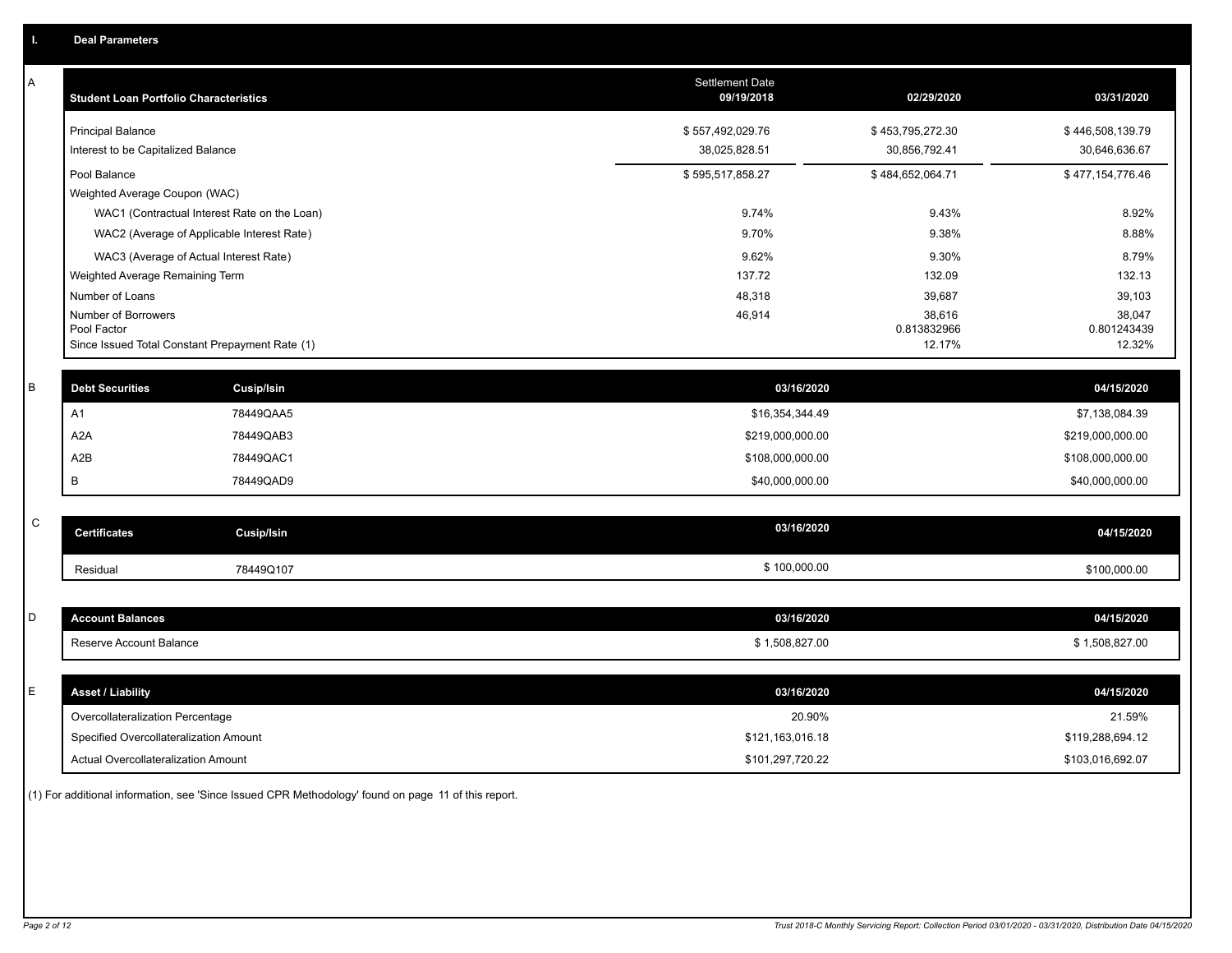## **II. 2018-C Trust Activity 03/01/2020 through 03/31/2020**

| Α | <b>Student Loan Principal Receipts</b>                           |                 |  |
|---|------------------------------------------------------------------|-----------------|--|
|   | <b>Borrower Principal</b>                                        | 8,244,374.15    |  |
|   | <b>Consolidation Activity Principal</b>                          | 0.00            |  |
|   | Seller Principal Reimbursement                                   | 61.69           |  |
|   | Servicer Principal Reimbursement                                 | 0.00            |  |
|   | Delinquent Principal Purchases by Servicer                       | 0.00            |  |
|   | <b>Other Principal Deposits</b>                                  | 47,862.58       |  |
|   | <b>Total Principal Receipts</b>                                  | \$8,292,298.42  |  |
| В | <b>Student Loan Interest Receipts</b>                            |                 |  |
|   | Borrower Interest                                                | 2,102,760.84    |  |
|   | <b>Consolidation Activity Interest</b>                           | 0.00            |  |
|   | Seller Interest Reimbursement                                    | 1.79            |  |
|   | Servicer Interest Reimbursement                                  | 0.00            |  |
|   | Delinquent Interest Purchases by Servicer                        | 0.00            |  |
|   | <b>Other Interest Deposits</b>                                   | 376.69          |  |
|   | <b>Total Interest Receipts</b>                                   | \$2,103,139.32  |  |
| С | <b>Recoveries on Realized Losses</b>                             | \$64,679.11     |  |
| D | <b>Investment Income</b>                                         | \$7,423.18      |  |
| Е | <b>Funds Borrowed from Next Collection Period</b>                | \$0.00          |  |
| F | <b>Funds Repaid from Prior Collection Period</b>                 | \$0.00          |  |
| G | Loan Sale or Purchase Proceeds                                   | \$0.00          |  |
| н | Initial Deposits to Distribution Account                         | \$0.00          |  |
|   | <b>Excess Transferred from Other Accounts</b>                    | \$0.00          |  |
| J | <b>Borrower Benefit Reimbursements</b>                           | \$0.00          |  |
| Κ | <b>Other Deposits</b>                                            | \$0.00          |  |
| Г | <b>Other Fees Collected</b>                                      | \$0.00          |  |
| М | <b>AVAILABLE FUNDS</b>                                           | \$10,467,540.03 |  |
| N | Non-Cash Principal Activity During Collection Period             | \$1,005,165.91  |  |
| O | Aggregate Purchased Amounts by the Depositor, Servicer or Seller | \$48,239.27     |  |
| P | Aggregate Loan Substitutions                                     | \$0.00          |  |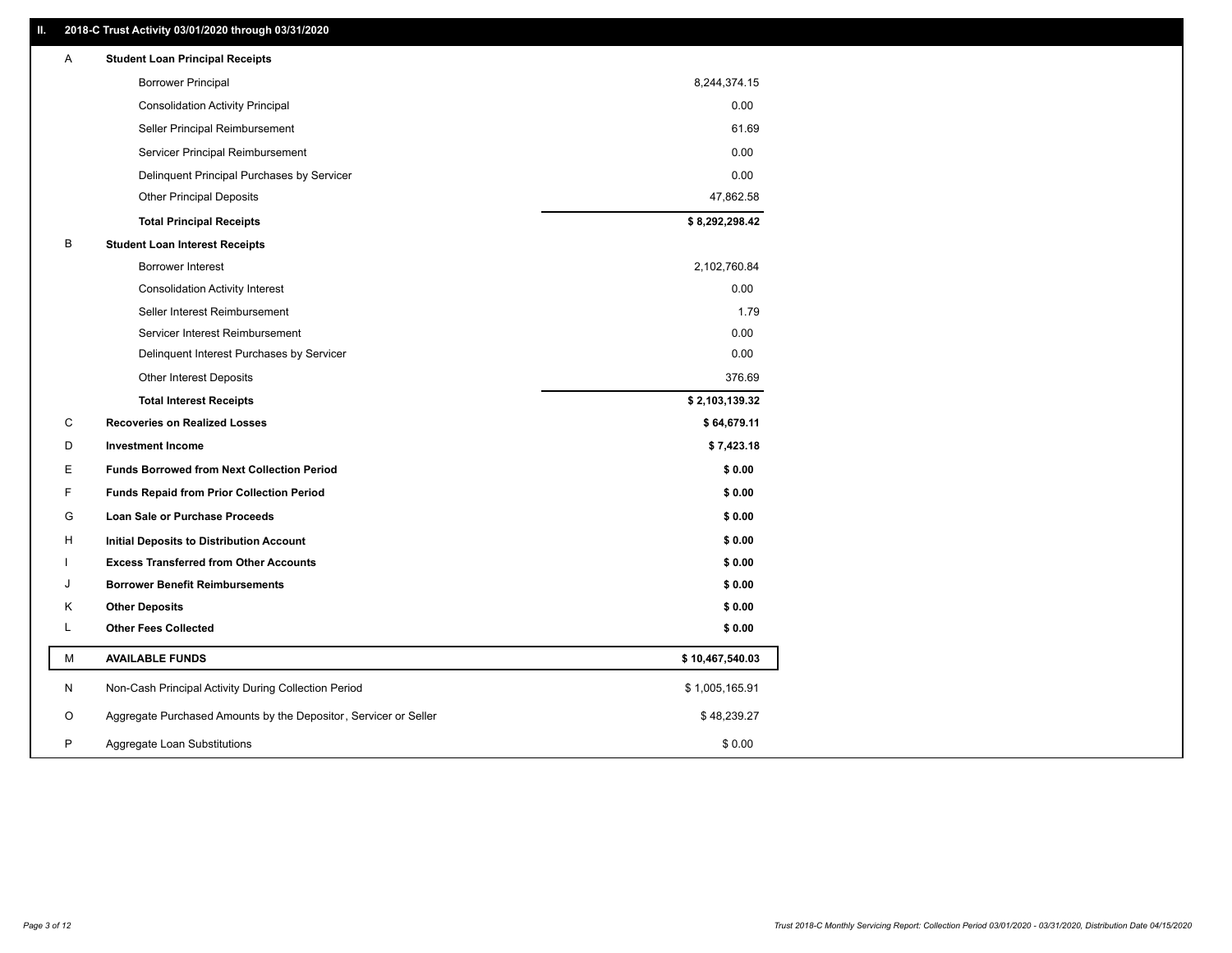|                   |                       |                          |         |                                                                  | <b>Loans by Repayment Status</b> |                            |                          |         |                                                           |                |                            |
|-------------------|-----------------------|--------------------------|---------|------------------------------------------------------------------|----------------------------------|----------------------------|--------------------------|---------|-----------------------------------------------------------|----------------|----------------------------|
|                   |                       |                          |         | 03/31/2020                                                       |                                  |                            |                          |         | 02/29/2020                                                |                |                            |
|                   |                       | <b>Wtd Avg</b><br>Coupon | # Loans | <b>Principal and</b><br><b>Interest Accrued</b><br>to Capitalize | % of Principal                   | % of Loans in<br>Repay (1) | <b>Wtd Avg</b><br>Coupon | # Loans | Principal and<br><b>Interest Accrued</b><br>to Capitalize | % of Principal | % of Loans in<br>Repay (1) |
| INTERIM:          | IN SCHOOL             | 9.87%                    | 4,712   | \$69,389,405.02                                                  | 14.542%                          | $-$ %                      | 10.32%                   | 4,743   | \$69,249,253.93                                           | 14.288%        | $-$ %                      |
|                   | <b>GRACE</b>          | 9.78%                    | 1,063   | \$14,397,102.91                                                  | 3.017%                           | $-$ %                      | 10.21%                   | 1,244   | \$17,048,830.75                                           | 3.518%         | $-$ %                      |
|                   | <b>DEFERMENT</b>      | 9.41%                    | 1,823   | \$23,268,426.76                                                  | 4.876%                           | $-$ %                      | 9.98%                    | 1,826   | \$23,262,803.57                                           | 4.800%         | $-$ %                      |
| <b>REPAYMENT:</b> | <b>CURRENT</b>        | 8.47%                    | 28,860  | \$331,774,066.03                                                 | 69.532%                          | 89.644%                    | 8.98%                    | 29,982  | \$347,409,473.66                                          | 71.682%        | 92.620%                    |
|                   | 31-60 DAYS DELINQUENT | 9.46%                    | 432     | \$5,796,266.95                                                   | 1.215%                           | 1.566%                     | 9.94%                    | 459     | \$6,285,168.99                                            | 1.297%         | 1.676%                     |
|                   | 61-90 DAYS DELINQUENT | 9.51%                    | 208     | \$2,653,448.47                                                   | 0.556%                           | 0.717%                     | 9.98%                    | 215     | \$3,361,429.15                                            | 0.694%         | 0.896%                     |
|                   | > 90 DAYS DELINQUENT  | 9.45%                    | 133     | \$2,252,719.27                                                   | 0.472%                           | 0.609%                     | 10.39%                   | 113     | \$1,482,726.38                                            | 0.306%         | 0.395%                     |
|                   | FORBEARANCE           | 8.67%                    | 1,872   | \$27,623,341.05                                                  | 5.789%                           | 7.464%                     | 9.33%                    | 1,105   | \$16,552,378.28                                           | 3.415%         | 4.413%                     |
| <b>TOTAL</b>      |                       |                          | 39,103  | \$477,154,776.46                                                 | 100.00%                          | 100.00%                    |                          | 39,687  | \$484,652,064.71                                          | 100.00%        | 100.00%                    |

Percentages may not total 100% due to rounding  $\star$ 

1 Loans classified in "Repayment" include any loan for which interim interest only, \$25 fixed payments or full principal and interest payments are due.

|                         |                                                                                                                              |                          |         |                                                           | <b>Loans by Borrower Status</b> |                                |                          |         |                                                           |                |                                |
|-------------------------|------------------------------------------------------------------------------------------------------------------------------|--------------------------|---------|-----------------------------------------------------------|---------------------------------|--------------------------------|--------------------------|---------|-----------------------------------------------------------|----------------|--------------------------------|
|                         |                                                                                                                              |                          |         | 03/31/2020                                                |                                 |                                |                          |         | 02/29/2020                                                |                |                                |
|                         |                                                                                                                              | <b>Wtd Avg</b><br>Coupon | # Loans | Principal and<br><b>Interest Accrued</b><br>to Capitalize | % of Principal                  | % of Loans in<br>P&I Repay (2) | <b>Wtd Avg</b><br>Coupon | # Loans | Principal and<br><b>Interest Accrued</b><br>to Capitalize | % of Principal | % of Loans in<br>P&I Repay (2) |
| INTERIM:                | IN SCHOOL                                                                                                                    | 9.35%                    | 9,444   | \$138,823,251.65                                          | 29.094%                         | $-$ %                          | 9.80%                    | 9,536   | \$139,107,427.84                                          | 28.703%        | $-$ %                          |
|                         | <b>GRACE</b>                                                                                                                 | 9.24%                    | 1,948   | \$26,152,086.31                                           | 5.481%                          | $-$ %                          | 9.69%                    | 2,305   | \$31,372,481.29                                           | 6.473%         | $-$ %                          |
|                         | <b>DEFERMENT</b>                                                                                                             | 9.09%                    | 3,400   | \$41,952,050.39                                           | 8.792%                          | $-$ %                          | 9.66%                    | 3,392   | \$41,755,378.18                                           | 8.616%         | $-$ %                          |
| P&I REPAYMENT:          | <b>CURRENT</b>                                                                                                               | 8.34%                    | 21,710  | \$232,529,661.99                                          | 48.733%                         | 86.050%                        | 8.87%                    | 22,604  | \$245,276,203.77                                          | 50.609%        | 90.037%                        |
|                         | 31-60 DAYS DELINQUENT                                                                                                        | 9.43%                    | 401     | \$5,353,592.18                                            | 1.122%                          | 1.981%                         | 9.96%                    | 430     | \$5,901,508.90                                            | 1.218%         | 2.166%                         |
|                         | 61-90 DAYS DELINQUENT                                                                                                        | 9.52%                    | 198     | \$2,548,236.50                                            | 0.534%                          | 0.943%                         | 10.03%                   | 208     | \$3,234,628.03                                            | 0.667%         | 1.187%                         |
|                         | > 90 DAYS DELINQUENT                                                                                                         | 9.51%                    | 130     | \$2,172,556.39                                            | 0.455%                          | 0.804%                         | 10.43%                   | 107     | \$1,452,058.42                                            | 0.300%         | 0.533%                         |
|                         | FORBEARANCE                                                                                                                  | 8.67%                    | 1,872   | \$27,623,341.05                                           | 5.789%                          | 10.222%                        | 9.33%                    | 1,105   | \$16,552,378.28                                           | 3.415%         | 6.076%                         |
| <b>TOTAL</b><br>$\star$ | Percentages may not total 100% due to rounding                                                                               |                          | 39,103  | \$477,154,776.46                                          | 100.00%                         | 100.00%                        |                          | 39,687  | \$484,652,064.71                                          | 100.00%        | 100.00%                        |
|                         | 2 Loans classified in "P&I Repayment" includes only those loans for which scheduled principal and interest payments are due. |                          |         |                                                           |                                 |                                |                          |         |                                                           |                |                                |

WAC reflects WAC3 To conform with company standard reporting these sections now include Princial and Interest Accrued to Capitalize .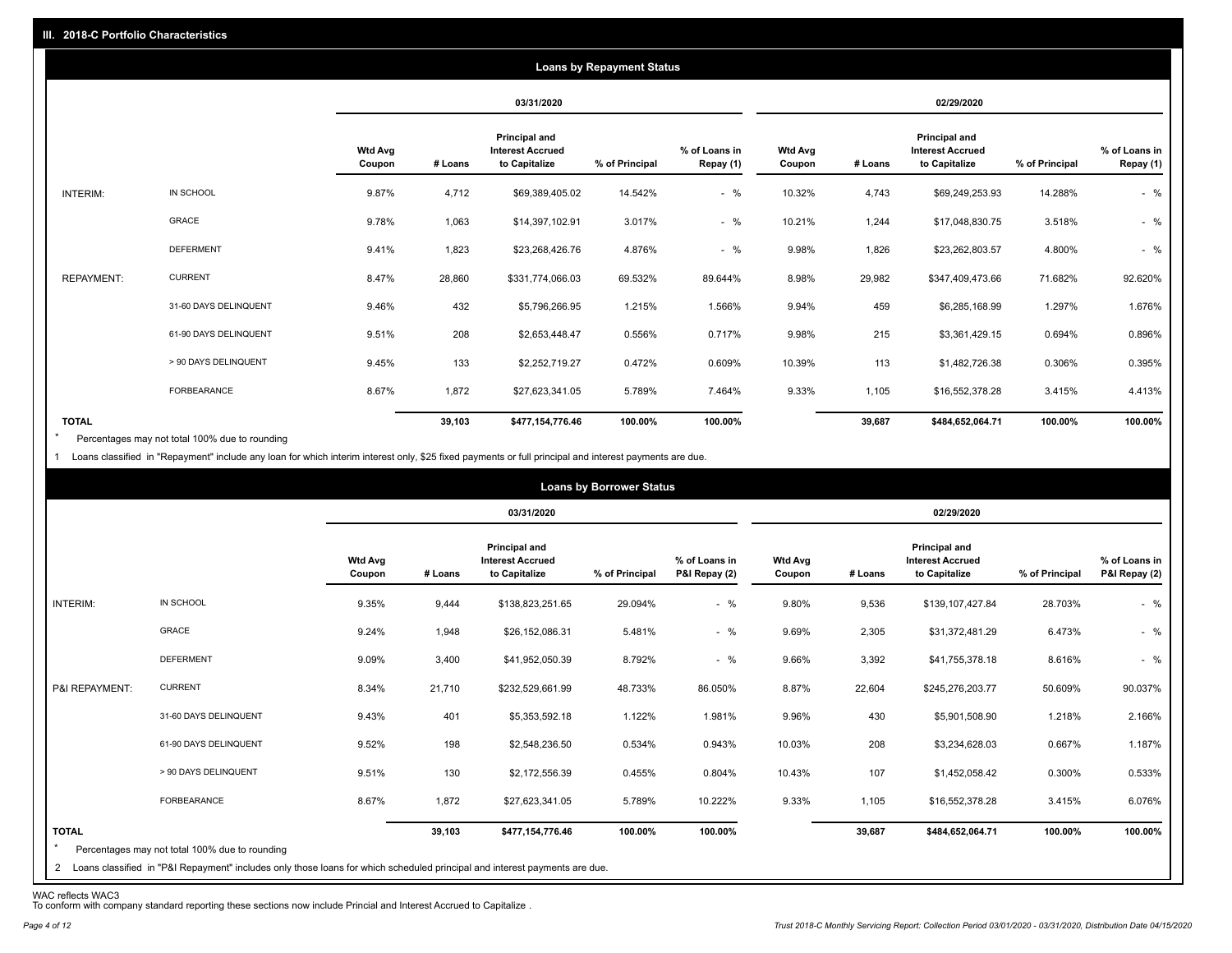|                                                                                                  | 3/31/2020        | 2/29/2020        |  |
|--------------------------------------------------------------------------------------------------|------------------|------------------|--|
| Pool Balance                                                                                     | \$477,154,776.46 | \$484,652,064.71 |  |
| Total # Loans                                                                                    | 39,103           | 39,687           |  |
| Total # Borrowers                                                                                | 38,047           | 38,616           |  |
| Weighted Average Coupon                                                                          | 8.88%            | 9.38%            |  |
| Weighted Average Remaining Term                                                                  | 132.13           | 132.09           |  |
| Percent of Pool - Cosigned                                                                       | 92.9%            | 92.8%            |  |
| Percent of Pool - Non Cosigned                                                                   | 7.1%             | 7.2%             |  |
| Borrower Interest Accrued for Period                                                             | \$3,461,792.54   | \$3,453,677.25   |  |
| Outstanding Borrower Interest Accrued                                                            | \$33,520,950.07  | \$33,531,183.23  |  |
| Gross Principal Realized Loss - Periodic *                                                       | \$313,969.15     | \$451,200.04     |  |
| Gross Principal Realized Loss - Cumulative *                                                     | \$6,615,802.80   | \$6,301,833.65   |  |
| Recoveries on Realized Losses - Periodic                                                         | \$64,679.11      | \$86,603.70      |  |
| Recoveries on Realized Losses - Cumulative                                                       | \$690,589.46     | \$625,910.35     |  |
| Net Losses - Periodic                                                                            | \$249,290.04     | \$364,596.34     |  |
| Net Losses - Cumulative                                                                          | \$5,925,213.34   | \$5,675,923.30   |  |
| Non-Cash Principal Activity - Capitalized Interest                                               | \$1,318,200.69   | \$1,555,236.02   |  |
| Since Issued Total Constant Prepayment Rate (CPR) (1)                                            | 12.32%           | 12.17%           |  |
| <b>Loan Substitutions</b>                                                                        | \$0.00           | \$0.00           |  |
| <b>Cumulative Loan Substitutions</b>                                                             | \$0.00           | \$0.00           |  |
| <b>Unpaid Servicing Fees</b>                                                                     | \$0.00           | \$0.00           |  |
| <b>Unpaid Administration Fees</b>                                                                | \$0.00           | \$0.00           |  |
| <b>Unpaid Carryover Servicing Fees</b>                                                           | \$0.00           | \$0.00           |  |
| Note Interest Shortfall                                                                          | \$0.00           | \$0.00           |  |
| Loans in Modification                                                                            | \$15,544,052.63  | \$13,933,173.11  |  |
| % of Loans in Modification as a % of Loans in Repayment (P&I)                                    | 6.41%            | 5.45%            |  |
|                                                                                                  |                  |                  |  |
| % Annualized Gross Principal Realized Loss - Periodic as a %<br>of Loans in Repayment (P&I) * 12 | 1.55%            | 2.12%            |  |
| % Gross Principal Realized Loss - Cumulative as a % of<br>Original Pool Balance                  | 1.11%            | 1.06%            |  |

\* In accordance with the Servicer's current policies and procedures, after September 1, 2017 loans subject to bankruptcy claims generally will not be reported as a charged- off unless and until they are delinquent for 120

(1) For additional information, see 'Since Issued CPR Methodology' found on page 11 of this report.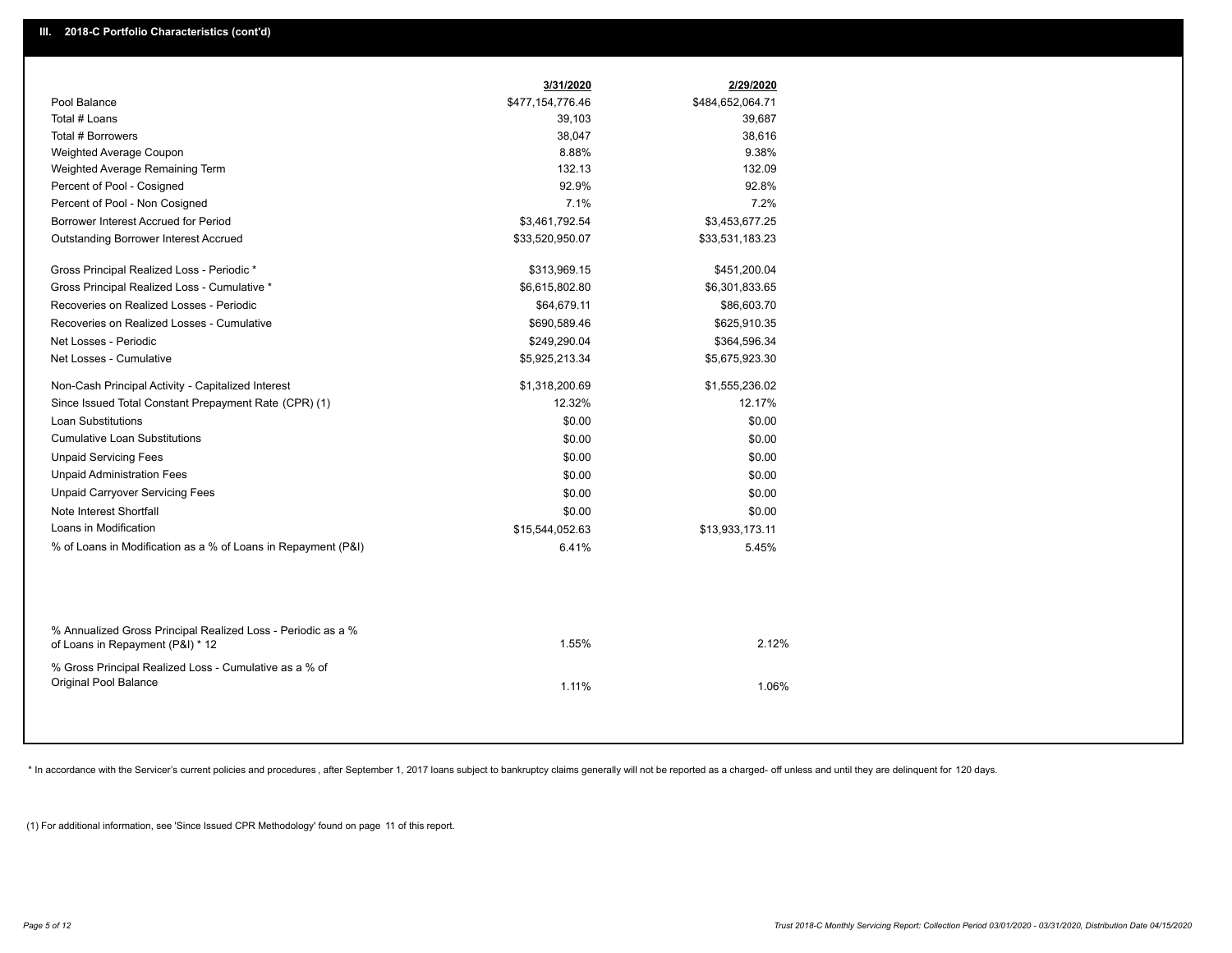#### **Loan Program**  A

|                                    | Weighted<br><b>Average Coupon</b> | # LOANS | <b>\$ AMOUNT</b> | $%$ *    |
|------------------------------------|-----------------------------------|---------|------------------|----------|
| - Smart Option Interest-Only Loans | 7.66%                             | 9,366   | \$88,421,614.21  | 18.531%  |
| - Smart Option Fixed Pay Loans     | 8.83%                             | 9,787   | \$144,386,846.15 | 30.260%  |
| - Smart Option Deferred Loans      | 9.18%                             | 19.950  | \$244,346,316.10 | 51.209%  |
| - Other Loan Programs              | $0.00\%$                          | 0       | \$0.00           | 0.000%   |
| <b>Total</b>                       | 8.79%                             | 39,103  | \$477,154,776.46 | 100.000% |

\* Percentages may not total 100% due to rounding

B

C

**Index Type**

|                       | Weighted<br><b>Average Coupon</b> | # LOANS | <b>\$ AMOUNT</b> | $%$ *    |
|-----------------------|-----------------------------------|---------|------------------|----------|
| - Fixed Rate Loans    | 9.30%                             | 12,429  | \$160,751,667.90 | 33.690%  |
| - LIBOR Indexed Loans | 8.54%                             | 26,674  | \$316,403,108.56 | 66.310%  |
| - Other Index Rates   | $0.00\%$                          | 0       | \$0.00           | 0.000%   |
| <b>Total</b>          | 8.79%                             | 39,103  | \$477,154,776.46 | 100.000% |

\* Percentages may not total 100% due to rounding

## **Weighted Average Recent FICO**

| 2,912<br>2,491<br>4,585 | \$32,881,816.68<br>\$28,301,171.05<br>\$58,107,439.85 | 6.891%<br>5.931% |
|-------------------------|-------------------------------------------------------|------------------|
|                         |                                                       |                  |
|                         |                                                       |                  |
|                         |                                                       | 12.178%          |
| 8,527                   | \$106,615,851.38                                      | 22.344%          |
| 20,587                  | \$251,244,825.84                                      | 52.655%          |
|                         | \$3,671.66                                            | 0.001%           |
| 39,103                  | \$477,154,776.46                                      | 100.000%         |
|                         |                                                       |                  |

WAC reflects WAC3

To conform with company standard reporting these sections now include Princial and Interest Accrued to Capitalize .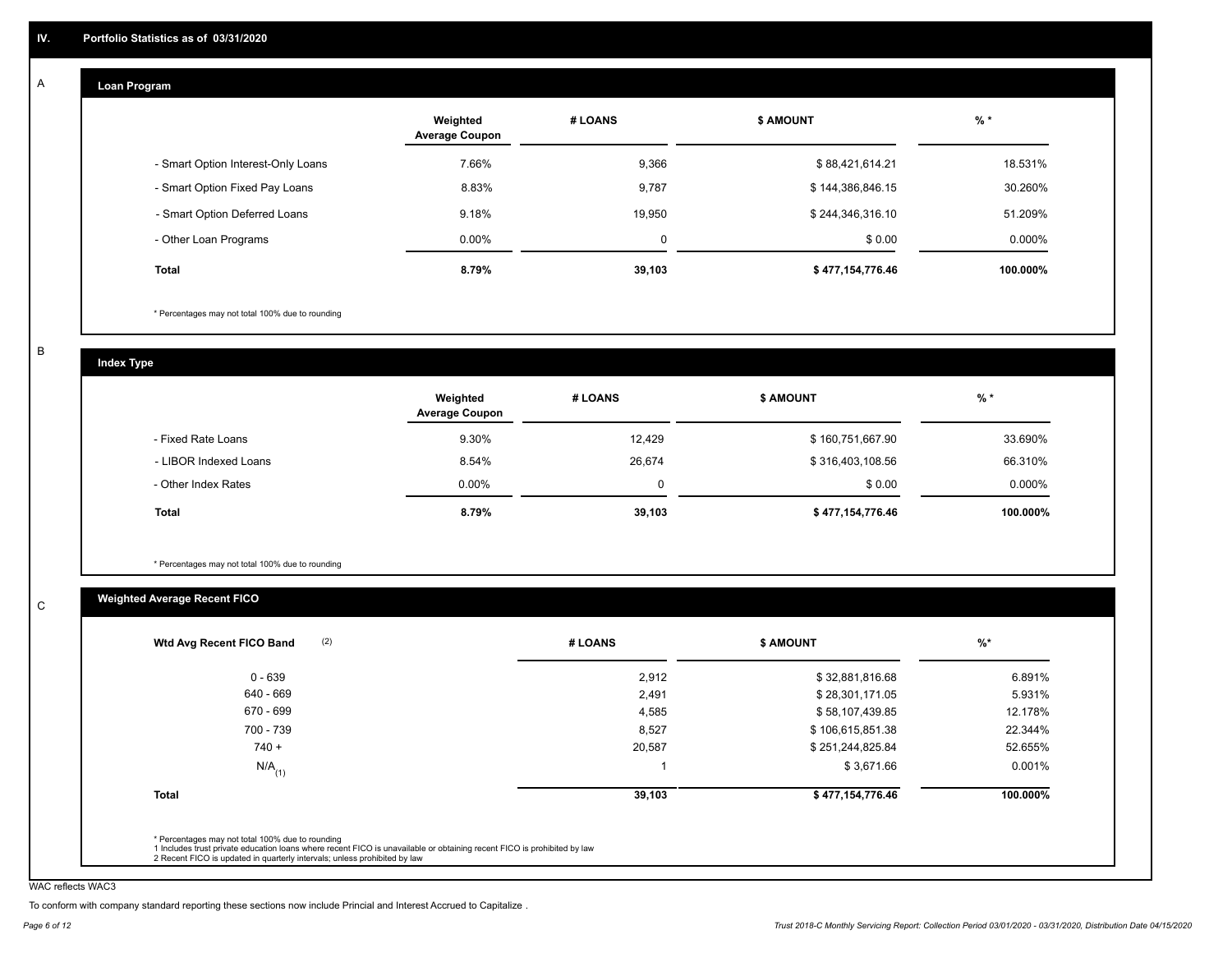| ٧. |       | 2018-C Reserve Account and Principal Distribution Calculations                  |                  |  |
|----|-------|---------------------------------------------------------------------------------|------------------|--|
| А. |       | <b>Reserve Account</b>                                                          |                  |  |
|    |       | Specified Reserve Account Balance                                               | \$1,508,827.00   |  |
|    |       | Actual Reserve Account Balance                                                  | \$1,508,827.00   |  |
| В. |       | <b>Principal Distribution Amount</b>                                            |                  |  |
|    | j.    | Class A Notes Outstanding                                                       | \$343,354,344.49 |  |
|    | ii.   | Pool Balance                                                                    | \$477,154,776.46 |  |
|    | iii.  | First Priority Principal Distribution Amount (i - ii)                           | \$0.00           |  |
|    | iv.   | Class A and B Notes Outstanding                                                 | \$383,354,344.49 |  |
|    | v.    | First Priority Principal Distribution Amount                                    | \$0.00           |  |
|    | vi.   | Pool Balance                                                                    | \$477,154,776.46 |  |
|    | vii.  | Specified Overcollateralization Amount                                          | \$119,288,694.12 |  |
|    | viii. | Regular Principal Distribution Amount (if (iv > 0, (iv - v) - (vi - vii))       | \$25,488,262.15  |  |
|    | ix.   | Pool Balance                                                                    | \$477,154,776.46 |  |
|    | х.    | 10% of Initial Pool Balance                                                     | \$59,551,785.83  |  |
|    | xi.   | First Priority Principal Distribution Amount                                    | \$0.00           |  |
|    | xii.  | Regular Principal Distribution Amount                                           | \$25,488,262.15  |  |
|    | xiii. | Available Funds (after payment of waterfall items A through I)                  | \$0.00           |  |
|    | xiv.  | Additional Principal Distribution Amount (if(vi <= x,min(xiii, vi - xi - xii))) | \$0.00           |  |
|    |       |                                                                                 |                  |  |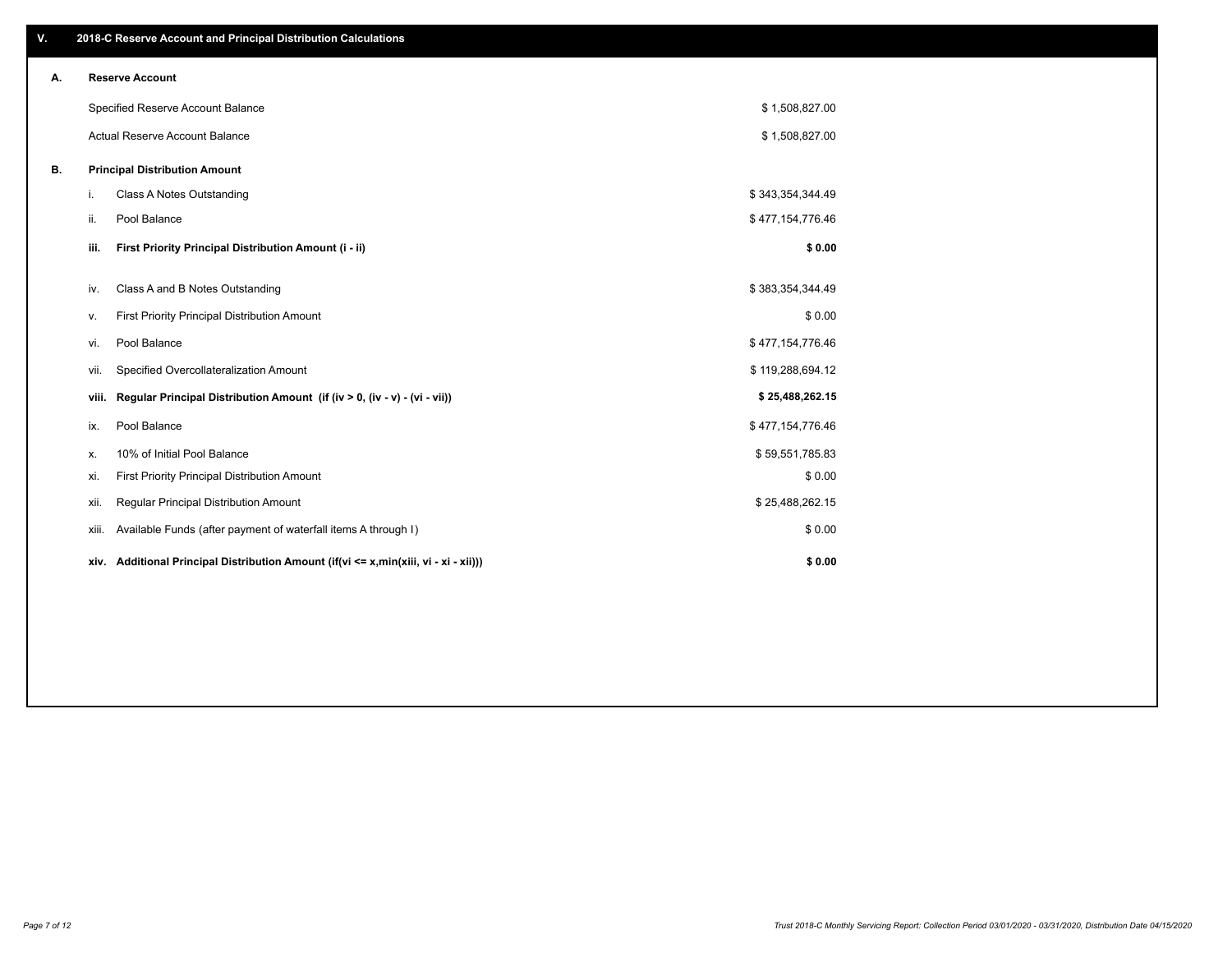|              |                                                                                   | Paid                 | <b>Funds Balance</b>               |
|--------------|-----------------------------------------------------------------------------------|----------------------|------------------------------------|
|              | <b>Total Available Funds</b>                                                      |                      | \$10,467,540.03                    |
| A            | <b>Trustee Fees</b>                                                               | \$0.00               | \$10,467,540.03                    |
| В            | <b>Servicing Fees</b>                                                             | \$302,530.18         | \$10,165,009.85                    |
| C            | i. Administration Fees<br>ii. Unreimbursed Administrator Advances plus any Unpaid | \$8,333.00<br>\$0.00 | \$10,156,676.85<br>\$10,156,676.85 |
| D            | Class A Noteholders Interest Distribution Amount                                  | \$807,083.42         | \$9,349,593.43                     |
| E.           | <b>First Priority Principal Payment</b>                                           | \$0.00               | \$9,349,593.43                     |
| F.           | Class B Noteholders Interest Distribution Amount                                  | \$133,333.33         | \$9,216,260.10                     |
| G            | Reinstatement Reserve Account                                                     | \$0.00               | \$9,216,260.10                     |
| H            | Regular Principal Distribution                                                    | \$9,216,260.10       | \$0.00                             |
| $\mathbf{I}$ | <b>Carryover Servicing Fees</b>                                                   | \$0.00               | \$0.00                             |
| J            | Additional Principal Distribution Amount                                          | \$0.00               | \$0.00                             |
| Κ            | Unpaid Expenses of Trustee                                                        | \$0.00               | \$0.00                             |
| L            | Unpaid Expenses of Administrator                                                  | \$0.00               | \$0.00                             |
| М            | Remaining Funds to the Residual Certificateholders                                | \$0.00               | \$0.00                             |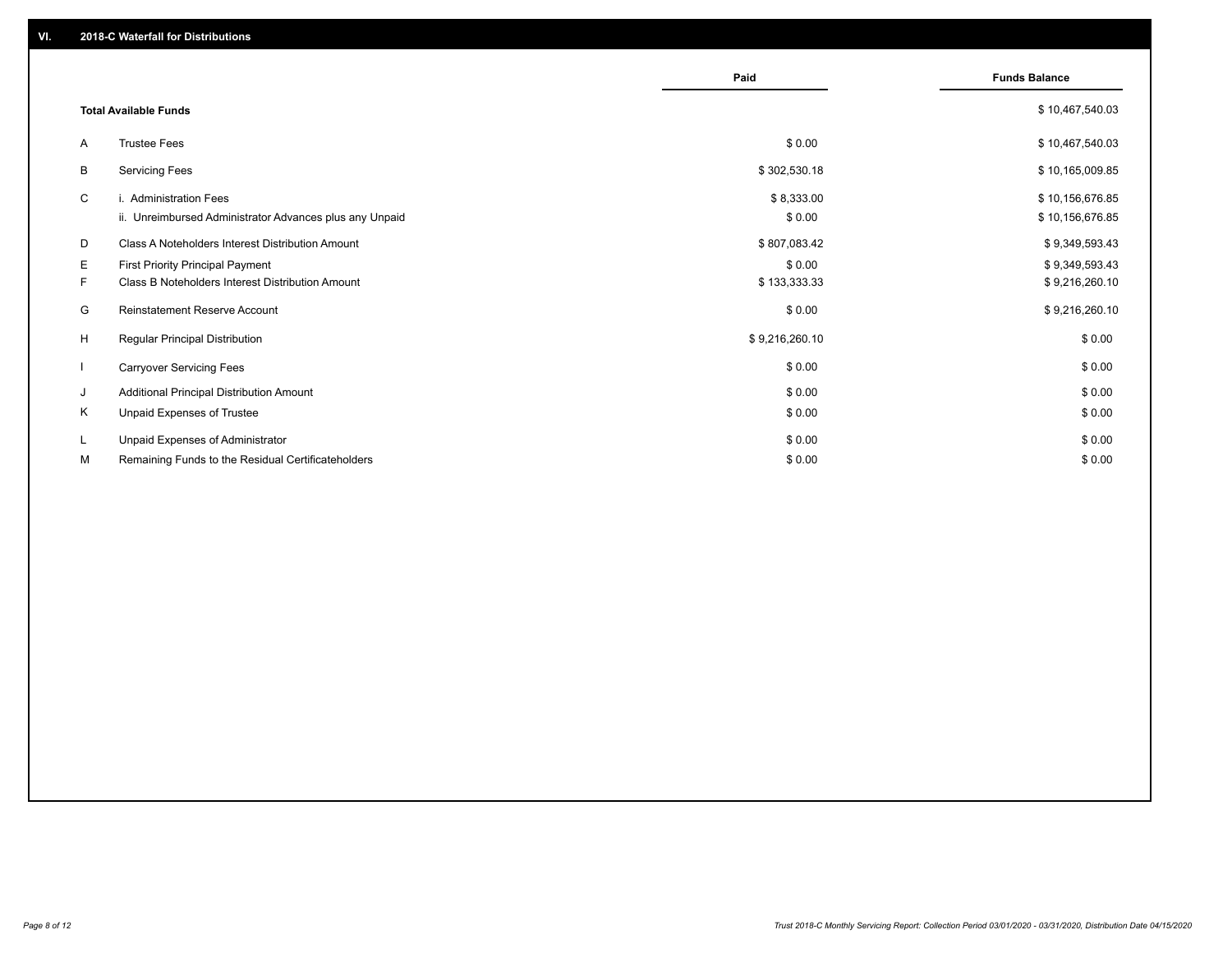| <b>Distribution Amounts</b>                                |                         |                         |                         |
|------------------------------------------------------------|-------------------------|-------------------------|-------------------------|
|                                                            | A <sub>1</sub>          | A <sub>2</sub> A        | A <sub>2</sub> B        |
| Cusip/Isin                                                 | 78449QAA5               | 78449QAB3               | 78449QAC1               |
| <b>Beginning Balance</b>                                   | \$16,354,344.49         | \$219,000,000.00        | \$108,000,000.00        |
| Index                                                      | <b>LIBOR</b>            | <b>FIXED</b>            | <b>LIBOR</b>            |
| Spread/Fixed Rate                                          | 0.30%                   | 3.63%                   | 0.75%                   |
| Record Date (Days Prior to Distribution)                   | 1 NEW YORK BUSINESS DAY | 1 NEW YORK BUSINESS DAY | 1 NEW YORK BUSINESS DAY |
| <b>Accrual Period Begin</b>                                | 3/16/2020               | 3/15/2020               | 3/16/2020               |
| <b>Accrual Period End</b>                                  | 4/15/2020               | 4/15/2020               | 4/15/2020               |
| Daycount Fraction                                          | 0.08333333              | 0.08333333              | 0.08333333              |
| Interest Rate*                                             | 1.00463%                | 3.63000%                | 1.45463%                |
| <b>Accrued Interest Factor</b>                             | 0.000837192             | 0.003025000             | 0.001212192             |
| <b>Current Interest Due</b>                                | \$13,691.72             | \$662,475.00            | \$130,916.70            |
| Interest Shortfall from Prior Period Plus Accrued Interest | $\mathsf{\$}$ -         | $\frac{1}{2}$           | $$ -$                   |
| <b>Total Interest Due</b>                                  | \$13,691.72             | \$662,475.00            | \$130,916.70            |
| <b>Interest Paid</b>                                       | \$13,691.72             | \$662,475.00            | \$130,916.70            |
| <b>Interest Shortfall</b>                                  | $\mathsf{\$}$ -         | $\mathsf{\$}$ -         | $$ -$                   |
| <b>Principal Paid</b>                                      | \$9,216,260.10          | $\mathsf{\$}$ -         | $$ -$                   |
| <b>Ending Principal Balance</b>                            | \$7,138,084.39          | \$219,000,000.00        | \$108,000,000.00        |
| Paydown Factor                                             | 0.052069266             | 0.000000000             | 0.000000000             |
| <b>Ending Balance Factor</b>                               | 0.040328160             | 1.000000000             | 1.000000000             |

\* Pay rates for Current Distribution. For the interest rates applicable to the next distribution date, please see https://www.salliemae.com/about/investors/data/SMBabrate.txt.

**VII. 2018-C Distributions**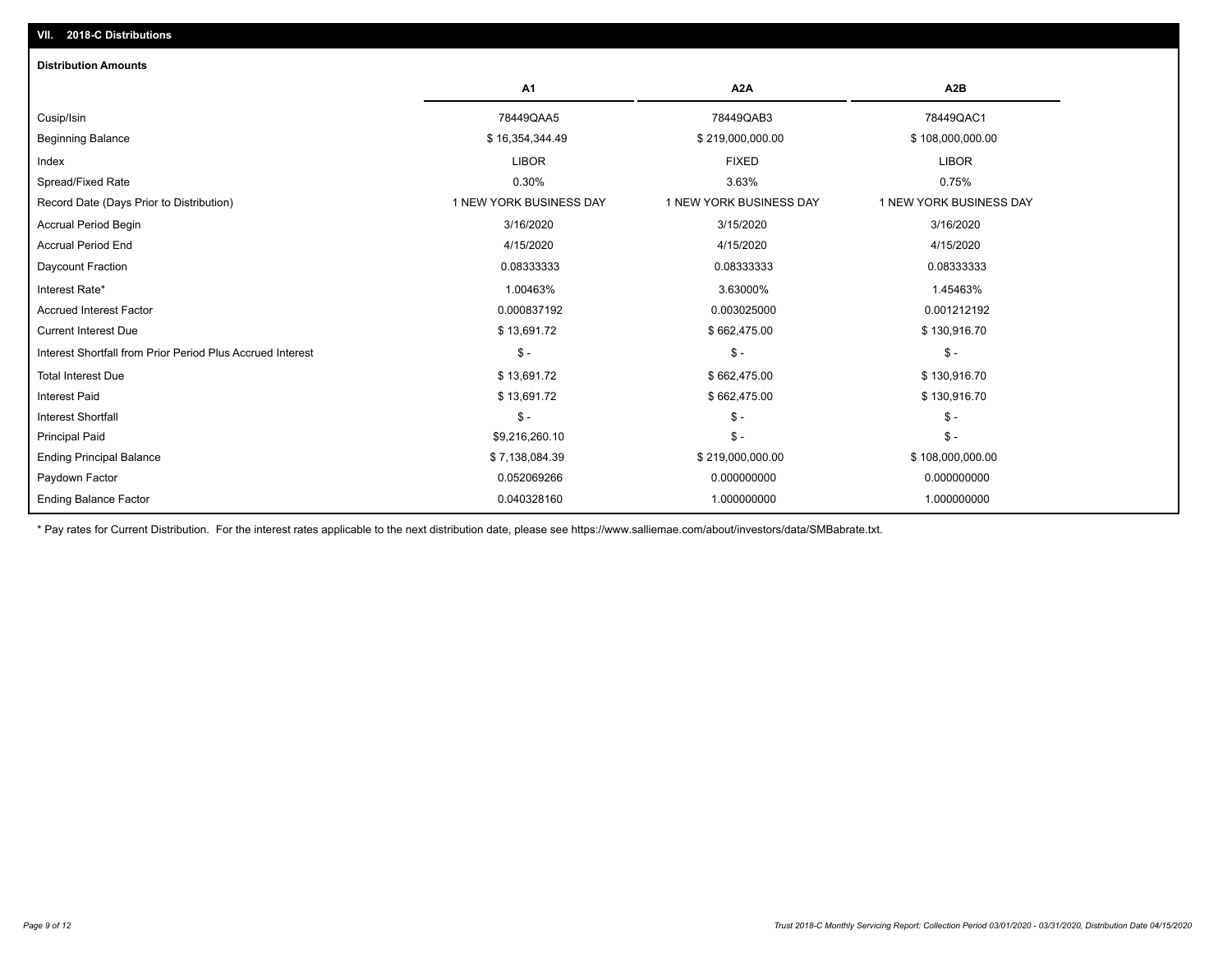| VII. ZU 10-U DISTIBUTURIS                                  |                         |
|------------------------------------------------------------|-------------------------|
| <b>Distribution Amounts</b>                                |                         |
|                                                            | В                       |
| Cusip/Isin                                                 | 78449QAD9               |
| <b>Beginning Balance</b>                                   | \$40,000,000.00         |
| Index                                                      | <b>FIXED</b>            |
| Spread/Fixed Rate                                          | 4.00%                   |
| Record Date (Days Prior to Distribution)                   | 1 NEW YORK BUSINESS DAY |
| Accrual Period Begin                                       | 3/15/2020               |
| <b>Accrual Period End</b>                                  | 4/15/2020               |
| Daycount Fraction                                          | 0.08333333              |
| Interest Rate*                                             | 4.00000%                |
| <b>Accrued Interest Factor</b>                             | 0.003333333             |
| <b>Current Interest Due</b>                                | \$133,333.33            |
| Interest Shortfall from Prior Period Plus Accrued Interest | $\mathcal{S}$ -         |
| <b>Total Interest Due</b>                                  | \$133,333.33            |
| <b>Interest Paid</b>                                       | \$133,333.33            |
| Interest Shortfall                                         | $\mathsf{\$}$ -         |
| <b>Principal Paid</b>                                      | $\frac{1}{2}$           |
| <b>Ending Principal Balance</b>                            | \$40,000,000.00         |
| Paydown Factor                                             | 0.000000000             |
| <b>Ending Balance Factor</b>                               | 1.000000000             |

\* Pay rates for Current Distribution. For the interest rates applicable to the next distribution date, please see https://www.salliemae.com/about/investors/data/SMBabrate.txt.

**VII. 2018-C Distributions**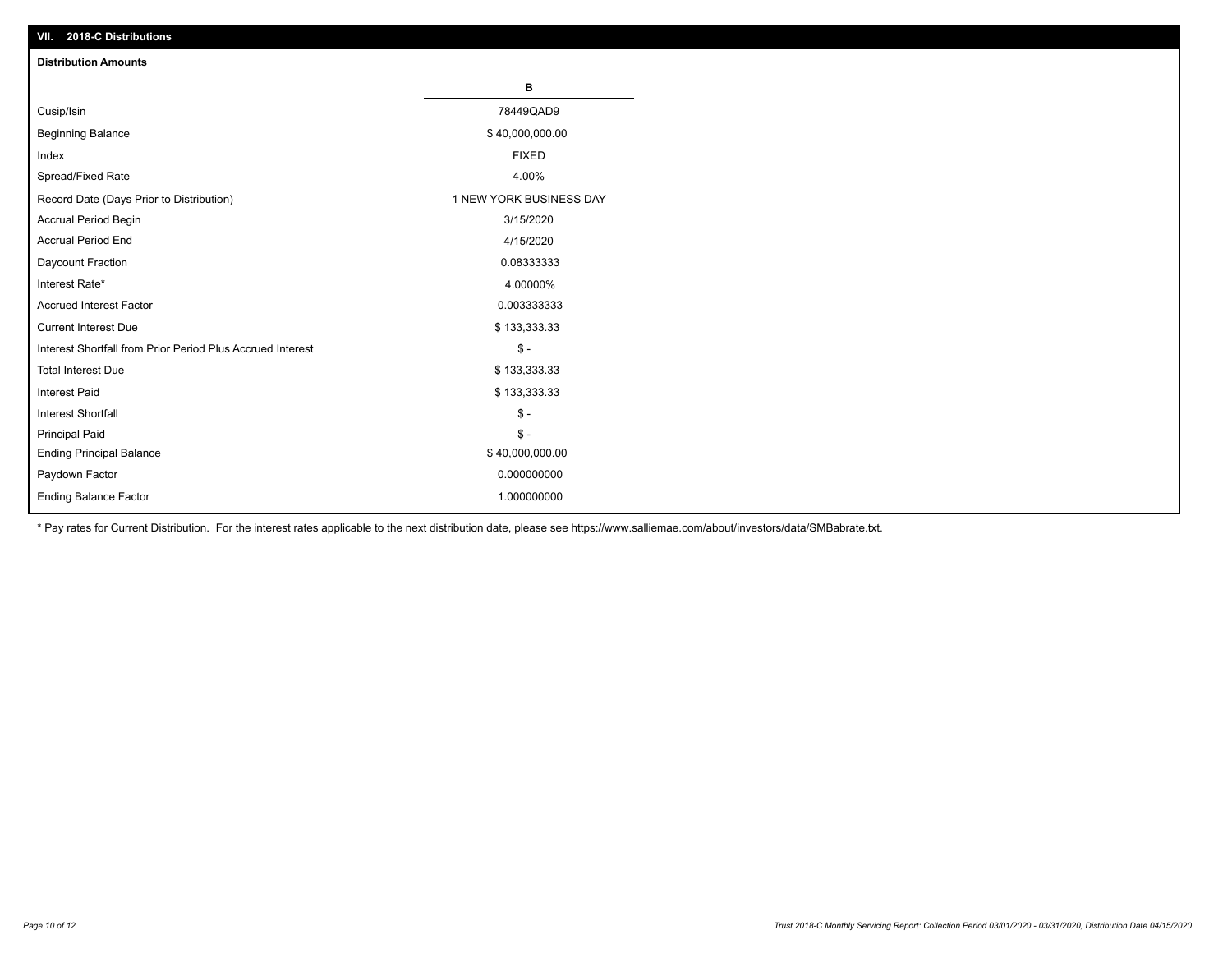## **Since Issued Total CPR**

$$
\text{total CPR} = 1 - \left(\frac{APB}{PPB}\right)^{\left(\frac{12}{MSC}\right)}
$$

APB = Actual period-end Pool Balance PPB = Projected period-end Pool Balance assuming no prepayments and no defaults Pool Balance = Sum(Principal Balance + Interest Accrued to Capitalize Balance) MSC = Months Since Cut-Off

#### **Since-Issued Total Constant Prepayment Rate (CPR)**

Since-Issued Total CPR measures prepayments, both voluntary and involuntary, for a trust student loan pool over the life of a transaction. For each trust distribution, the actual month-end pool balance is compared against a month-end pool balance originally projected at issuance assuming no prepayments and defaults. For purposes of Since- Issued Total CPR calculations, projected period end pool balance assumes in-school status loans have up to a six month grace period before moving to repayment, grace status loans remain in grace status until their status end date and then to move to full principal and interest repayment, loans subject to interim interest or fixed payments during their in-school and grace period continue paying interim interest or fixed payments until full principal and interest repayment begins, all other trust loans are in full principal and interest repayment status, and that no trust loan in full principal and interest repayment moves from full principal and interest repayment status to any other status.

## **Weighted Average Coupon**

*WAC1 = APB* ((*CIR*)\*(*APB*))

*WAC2 = APB*  $\frac{((APCL)^{*}(APB))}{APB}$  wac<sub>3</sub> =  $\frac{((ACTL)^{*}(A)P}{APB}$ 



APB = Actual period-end Pool Balance

CIR = Average of the Contractual Interest Rate (1)

APCL = Average of the Applicable Interest Rate (2)

ACTL = Average of the Actual Interest Rate (3)

### **Weighted Average Coupon (WAC)**

(1) Contractual Interest Rate represents the interest rate indicated in the Promissory Note

(2) Appliclable Interest Rate represents the interest rate after rate reductions, if applicable, are applied

(3) Actual Interest Rate represents the interest rate when borrower incentive programs and rate reductions, if applicable, are applied